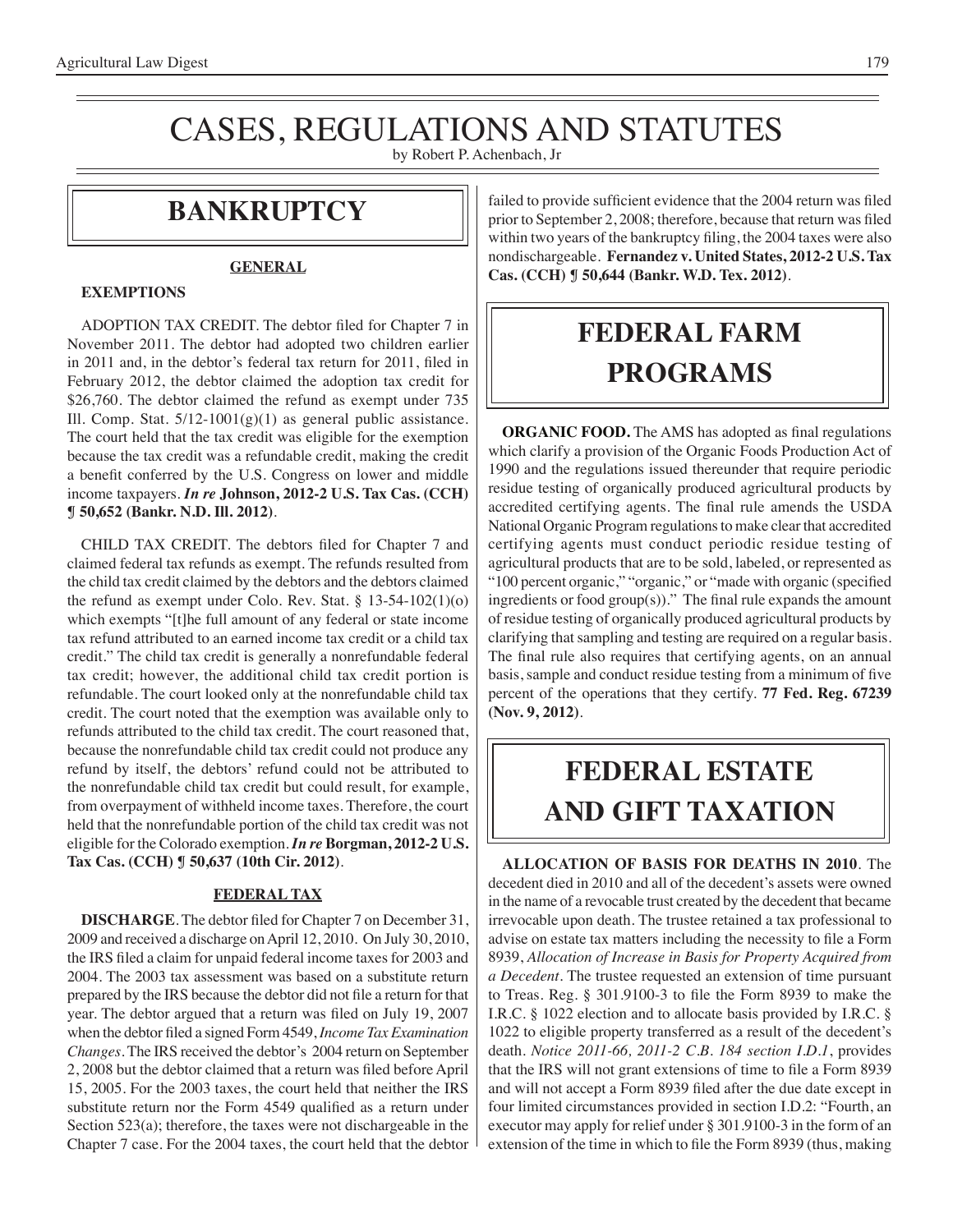the Section 1022 election and the allocation of basis increase), which relief may be granted if the requirements of § 301.9100-3 are satisfied. Taxpayers should be aware, however, that, in this context, the amount of time that has elapsed since the decedent's death may constitute a lack of reasonableness and good faith and/ or prejudice to the interests of the government (for example, the use of hindsight to achieve a more favorable tax result and/or the lack of records available to establish what property was or was not owned by the decedent at death), which would prevent the grant of the requested relief." In this case the IRS granted an extension of time to file the election. **Ltr. Rul. 201243010, July 12, 2012**.

**GIFTS**. The taxpayer created a trust intended to qualify as a personal residence trust (QPRT) under Treas. Reg. § 25.2702-5(c), and on the same date, the taxpayer's spouse also created a separate QPRT. At the time of the creation of the two trusts, the taxpayer and spouse jointly owned their personal residence. The taxpayer executed a deed intending to transfer the taxpayer's interest in the residence to the first trust and the taxpayer's spouse executed a deed intending to transfer the spouse's interest in residence to the second trust. Both the taxpayer and spouse filed their respective Forms 709, *United States Gift (and Generation-Skipping Transfer) Tax Returns* for the gifts to the trusts. However, a review of the taxpayer's estate plan, determined that there was a scrivener's error, in that the deed transferring the taxpayer's interest in the residence to the first trust mistakenly transferred the interest to the second trust. The taxpayer filed a civil action in a state court to reform the deed on the ground of mutual mistake. The IRS ruled that reformation of the transfer by a state court order will make the taxpayer's transfer of the taxpayer's interest in the residence a completed gift to the first trust. **Ltr. Rul. 201244014, May 30, 2012**.

**RETURN**. The taxpayer made gifts in 2007 but failed to timely file a gift tax return. The original return was due on April 15, 2008 but the return was not filed until September 11, 2008. The IRS assessed penalties and interest and rejected the taxpayer's request for abatement based on the taxpayer poor health which caused the delay in filing the return. The court used the criteria that reasonable cause to excuse a late filing was dependent on whether the taxpayer convincingly demonstrates that a disability beyond the taxpayer's control rendered the taxpayer unable to exercise ordinary business care. In this case, the taxpayer suffered pneumonia, recurrent upper respiratory infections, knee replacement surgery, a thyroid growth, heart palpitations and cataract surgery. The ailments did not subject the taxpayer to long hospital stays, nor was the taxpayer continuously incapacitated. The court held that the ailments were not severe enough to be a reasonable cause for failure to timely file the gift tax return. The court noted that during the same period the taxpayer had filed income tax returns, transferred property and made estimated tax payments, and the taxpayer had made previous taxable gifts with timely filed returns. **Stine v. United States, 2012-2 U.S. Tax Cas. (CCH) ¶ 60,655 (Fed. Cls. 2012)**.

### **federal income taxation**

**BAD DEBTS**. The taxpayer owned a portion of an engineering consulting business and a metal fabrication business. The metal fabrication business was not successful and the consulting business provided funds to keep the metal fabrication business going until the business was stopped. The taxpayer claimed most of the amounts paid to the metal fabrication business as bad debt deductions in the year the metal fabrication business terminated. The court held that the funds paid were not eligible for the bad debt deduction because the payments were not bona fide loans since (1) there was no promissory note, bond, or indenture evidencing the metal fabrication business's alleged indebtedness to the consulting business; (2) there was no definitive maturity date for repayment and a repayment schedule; (3) the consulting business debt was subordinated to the metal fabrication business's other debt; (4) the consulting business did not require the metal fabrication business to provide security or collateral; and (5) the source of any repayment was tied to the fortunes of the metal fabrication business. **Herrera v. Comm'r, T.C. Memo. 2012-308**.

The taxpayer was an attorney who started a retail shoe sales business. The company experienced difficulty in obtaining loans for operating capital so the taxpayer provided several contributions of funds to the company. The contributions were labeled as loans but the taxpayer never received any repayment. The taxpayer attempted to claim the contributions as bad debt deductions but the deductions were disallowed. The Tax Court held that the contributions were not bona fide loans because (1) the company could not obtain credit elsewhere, (2) repayment was dependent upon the success of the company which the taxpayer knew was not likely to be able to repay the amounts, (3) repayment was expected only if the company was able to obtain outside loans, and (4) the taxpayer subordinated the repayment of the contributions by allowing other loans to be paid first. The appellate court, in a decision designated as not for publication, held that the Tax Court had sufficient evidence to support its ruling that the contributions were not bona fide loans eligible for a bad debt deduction. **Ramig v. Comm'r, 2012-2 U.S. Tax Cas. (CCH) ¶ 50,639 (9th Cir. 2012),** *aff'g***, T.C. Memo. 2011-147**.

**DEPRECIATION**. An electric utility installed new residential electricity meters used by the taxpayer to measure electricity usage by customers, as well as other, more advanced functions, such as communication with the taxpayer's central database through the internet, communication to, and display on, the customer's home computer, and an automatic disconnect switch. The IRS ruled that, because the taxpayer's meter had a central processing unit containing extensive storage, logic, arithmetic, and control capabilities enabling it to perform its functions actually used in the year at issue, as well as its potential functions that were not used that year, the meter was an information system and was included in asset class 00.12. The IRS also ruled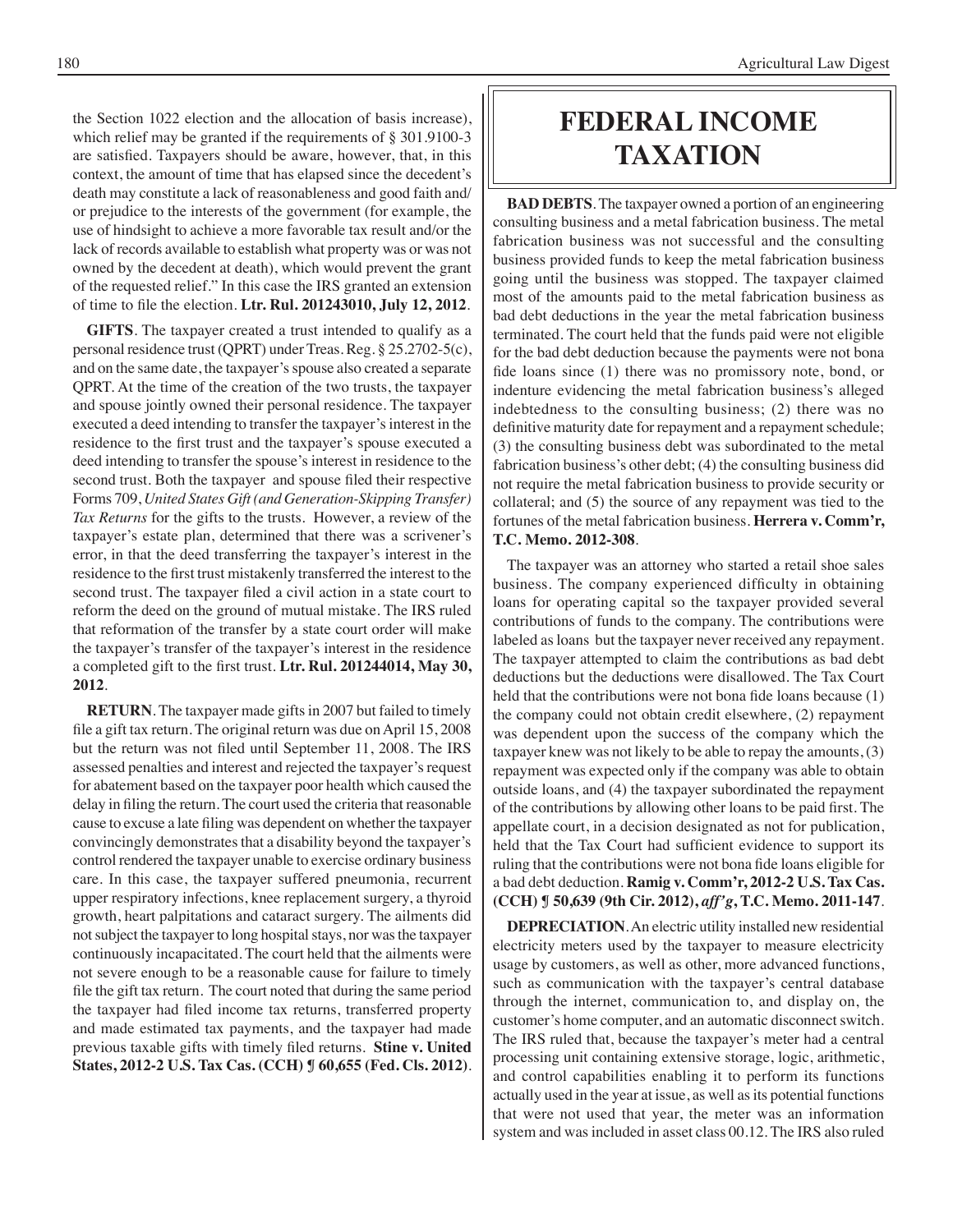that, because the meter was part of both an asset class (00.12, information systems) and an activity class (49.14, assets used in the transmission and distribution of electricity for sale, with a 30-year class life), the asset classification applied. See *Rev. Proc. 87-56, 1987-2 CB 674*. **Ltr. Rul. 201244015, Sept. 16, 2011**.

**DIESEL FUEL**. The IRS, in response to shortages of clear diesel fuel caused by Hurricane Sandy, has announced that it will not impose a tax penalty when dyed diesel fuel is sold for use or used on the highway. This relief applies beginning Oct. 30, 2012 in New Jersey, New York, and Pennsylvania and will remain in effect through Nov. 20, 2012. This penalty relief is available to any person that sells or uses dyed fuel for highway use. In the case of the operator of the vehicle in which the dyed fuel is used, the relief is available only if the operator or the person selling the fuel pays the tax of 24.4 cents per gallon that is normally applied to diesel fuel for on-road use. The IRS will not impose penalties for failure to make semimonthly deposits of this tax. IRS Publication 510, *Excise Taxes*, has information on the proper method for reporting and paying the tax. Ordinarily, dyed diesel fuel is not taxed, because it is sold for uses exempt from excise tax, such as to farmers for farming purposes, for home heating use and to local governments for buses. **IR-2012-85**.

**DISASTER LOSSES**. On October 18, 2012, the President determined that certain areas in Florida are eligible for assistance from the government under the Disaster Relief and Emergency Assistance Act (42 U.S.C. § 5121) as a result of Hurricane Isaac which began on August 26, 2012. **FEMA-4084-DR**. On October 30, 2012, the President determined that certain areas in New York are eligible for assistance from the government under the Act as a result of a Hurricane Sandy which began on October 27, 2012. **FEMA-4085-DR**. On October 30, 2012, the President determined that certain areas in New Jersey are eligible for assistance from the government under the Act as a result of a Hurricane Sandy which began on October 26, 2012. **FEMA-4086-DR**. On October 30, 2012, the President determined that certain areas in Connecticut are eligible for assistance from the government under the Act as a result of a Hurricane Sandy which began on October 27, 2012. **FEMA-4087-DR**. Accordingly, taxpayers in the areas may deduct the losses on their 2011 federal income tax returns. See I.R.C. § 165(i).

**DISASTER PAYMENTS**. The IRS has announced that, because Hurricane Sandy is designated as a qualified disaster for federal tax purposes, qualified disaster relief payments made to individuals by their employer or any person can be excluded from those individuals' taxable income. Qualified disaster relief payments include amounts to cover necessary personal, family, living or funeral expenses that were not covered by insurance. They also include expenses to repair or rehabilitate personal residences or repair or replace the contents to the extent that they were not covered by insurance. Again, these payments would not be included in the individual recipient's gross income. The IRS also announced that the designation of Hurricane Sandy as a qualified disaster means that employer-sponsored private

foundations may provide disaster relief to employee-victims in

areas affected by the hurricane without affecting their tax-exempt status. Like all charitable organizations, employer-sponsored private foundations should follow the guidance in Publication 3833, *Disaster Relief: Providing Assistance Through Charitable Organizations*, in providing assistance to employees or their family members affected by Hurricane Sandy. **IR-2012-84**.

**DISCHARGE OF INDEBTEDNESS**. The taxpayer hired a debt reduction company to negotiate a reduction in two debts owed to credit card companies. The negotiations were successful and the companies forgave a portion of both credit card debts. The debt reduction company charged for their services. Although the court held that the discharge of indebtedness income could not be reduced by the fee charged, the fee was eligible as a miscellaneous itemized deduction, subject to the 2 percent limitation and/or any alternative minimum tax. **Tran v. Comm'r, T.C. Summary Op. 2012-110**.

**FIRST TIME HOMEBUYER'S CREDIT**. The taxpayers, husband and wife, purchased a residence together. The taxpayers were married in November 2008 but lived in separate residences until the residence was purchased. The husband had rented a house for the three years prior to the purchase and the wife owned and lived in a house from April 2004 until the purchase. On the couple's joint 2009 tax return, they claimed the first time homebuyer's credit of \$6,500. The husband qualified for the credit under I.R.C.  $\S 36(c)(1)$  (no ownership of a principal residence for the prior three years) and the wife qualified for the credit under I.R.C. § 36(c)(6) (ownership and residence in same residence for five consecutive years within prior eight years) but the IRS denied the credit because it claimed that both taxpayers must qualify for the credit under the same subsection. The court held that there was no provision requiring married taxpayers to qualify under the same subsection of I.R.C. § 36(c); therefore, the taxpayers were eligible for the credit. **Packard v. Comm'r, 139 T.C. No. 15 (2012)**.

**LIFE INSURANCE**. The taxpayer purchased a life insurance policy through the taxpayer's employer, with premiums paid through payroll deductions. After the taxpayer changed employers, the taxpayer stopped paying the premiums. Several years later, the taxpayer received a Form 1099-R from the insurance company showing a gross distribution and a taxable amount. The taxpayer asked the insurance company about the form and the insurance company replied that the policy had an automatic premium loan provision which borrowed any unpaid premium from the policy. Thus, the policy had borrowed all the premiums that the taxpayer did not pay after changing employment. The court held that it was established law that the payment of debt against a life insurance policy by offsetting the cash value of the policy resulted in taxable income to the policy holder; therefore, the taxpayer had taxable income when the insurance company used the cash value of the policy to pay the loan against the policy created by the unpaid premiums. **White v. Comm'r, T.C. Summary Op. 2012-108**.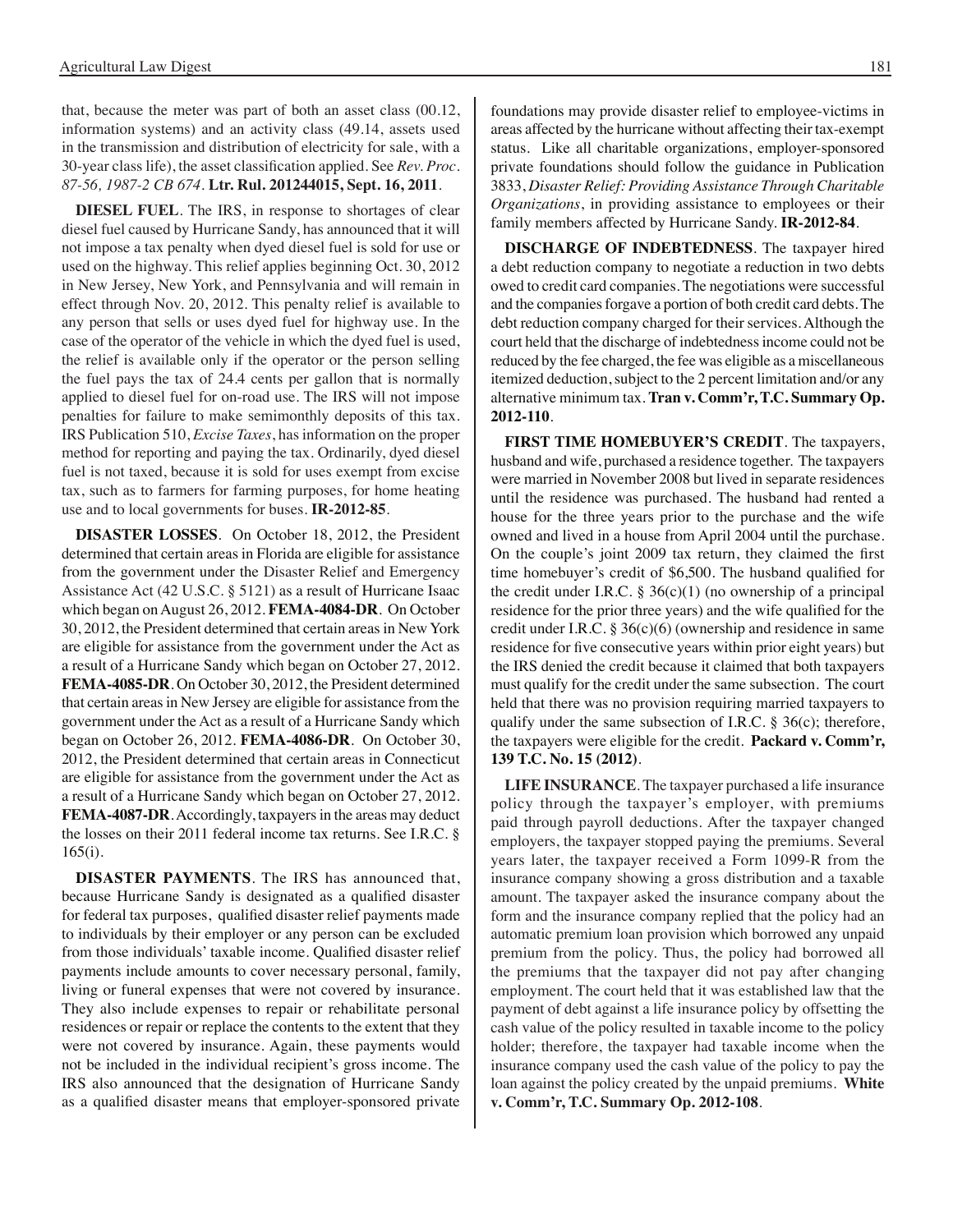**LIMITED LIABILITY COMPANIES**. The taxpayer's shareholders formed a corporation and later converted the company to a limited liability company. The taxpayer represented that it intended to continue to be treated as an association taxable as a corporation; however, the taxpayer failed to timely file Form 8832, *Entity Classification Election* to elect to be treated as an association taxable as a corporation for federal tax purposes. The IRS granted an extension of time to file the Form 8832. **Ltr. Rul. 201243005, May 31, 2012**.

The taxpayers, husband and wife, formed a limited liability company (LLC) with a third person to provide computer software for medical facilities. The husband provided the main technical expertise but the wife was made a limited partner and the husband was hired under a management agreement. The wife provided some credit for operations, served as the tax matters partner, signed LLC contracts and provided marketing advice. The LLC filed partnership returns which characterized payments to the husband and wife as mostly guaranteed payments with some payments characterized as ordinary income distributed from LLC profits. The taxpayers did not pay self-employment taxes on the guaranteed payments. After the returns were audited, the LLC claimed that the original returns were incorrect and that the payments to the wife were distributions of her share of profits as a limited partner. The court held that the taxpayers could not disavow the original characterization of the payments because the taxpayers controlled the LLC, the husband provided the return information to the company's return preparer, and the taxpayers did not disavow the treatment of the payments as guaranteed payments until after the IRS had raised the self-employment tax issue after examining the LLC's tax returns. The court noted that the original characterization was more consistent with the parties' actual relationship with the LLC, in that the husband provided significant services for the company and the wife provided sufficient services to justify the payments to her as compensation. **Howell v. Comm'r, T.C. Memo. 2012-303**.

**PASSIVE ACTIVITY LOSSES**. In a Chief Counsel Advice letter, the IRS stated "It is our position that a trust cannot meet the qualifying tests of  $469(c)(7)(B)$  because those tests are intended to apply only to individuals. Only individuals are capable of performing 'personal services'(as defined in section  $1.469-9(b)(4)$ , and the statute specifically states that the personal services must be performed by the taxpayer. Section  $469(c)(7)$ (D)(i) provides a separate 'gross income' test for closely held C corporations to qualify for treatment under section 469(c) (7), but the statute otherwise does not provide any rules for trusts, estates, or personal service corporations. We believe this position is not only supported by a plain reading of the statute and regulations, but by the legislative history for section 469(c) (7) which explicitly states that this provision is intended to apply to individuals and closely held C corporations. We believe it is clear that trusts, estates, and personal service corporations do not fall within the definition of 'individuals' for this purpose." **CCA 201244017, Aug. 3, 2012**.

**PENALTIES**. I.R.C. § 6702(d) authorizes the IRS to reduce

the amount of the frivolous tax submission penalty assessed under I.R.C. § 6702(a) or (b) if the IRS determines that a reduction would promote compliance with and administration of the federal tax laws. The IRS has issued a revenue procedure which describes the limited circumstances in which a person may be eligible for a one-time reduction of any unpaid I.R.C. § 6702 penalty liabilities. This revenue procedure also prescribes how a person may request a reduction and the eligibility requirements for reduction. Generally, if a person satisfies all eligibility criteria of the revenue procedure, including filing all tax returns and paying all outstanding taxes, penalties (other than under I.R.C. § 6702) and related interest, the IRS will reduce all unpaid I.R.C. § 6702 penalties assessed against that person to \$500. **Rev. Proc. 2012-43, I.R.B. 2012-49**.

**PENSION PLANS**. For plans beginning in November 2012 for purposes of determining the full funding limitation under I.R.C. § 412(c)(7), the 30-year Treasury securities annual interest rate for this period is 3.66 percent, the corporate bond weighted average is 5.13 percent, and the 90 percent to 100 percent permissible range is 4.62 percent to 5.13 percent. **Notice 2012- 66, I.R.B. 2012-49**.

The taxpayer received distributions from a qualified retirement plan under a court order for payment of alimony to an ex-spouse. The funds were paid to the taxpayer who made payments to the ex-spouse. I.R.C.  $\S 72(t)(2)(C)$  allows an exception to the 10 percent tax on early distributions for distributions made an alternate payee under a qualified domestic relations order (QDRO). Because the taxpayer received the distribution and there was no QDRO prepared, the court held that the distribution was subject to the 10 percent penalty for early withdrawals. **Hartley v. Comm'r, T.C. Memo. 2012-311**.

**REGISTERED TAX RETURN PREPARERS**. A petition for review has been denied by the U.S. Supreme Court for the following case. The plaintiff was an attorney and CPA who obtained a preparer tax identification number (PTIN) under the new regulations for registered tax return preparers and paid the \$64.25 fee. The plaintiff filed for a refund of the fee, arguing that the fee was improperly assessed because the IRS had no authority to assess the fee inasmuch as the PTIN used to be assigned without a fee. The appellate court upheld the fee because the new regulations required the PTIN in order for the plaintiff and other tax return preparers to prepare income tax returns for a fee, thus conferring a benefit on the plaintiff. **Brannen v. United States, 2012-1 U.S. Tax Cas. (CCH) ¶ 50,390 (11th Cir. 2012)**.

**RETURNS**. The IRS announced additional tax relief to individuals and businesses affected by Hurricane Sandy in Connecticut, New Jersey and New York. Other locations may be added in coming days based on additional damage assessments by FEMA. The tax relief postpones various tax filing and payment deadlines that occurred starting in late October. As a result, affected individuals and businesses will have until Feb. 1, 2013 to file these returns and pay any taxes due. This includes the fourth quarter individual estimated tax payment, normally due Jan. 15, 2013. It also includes payroll and excise tax returns and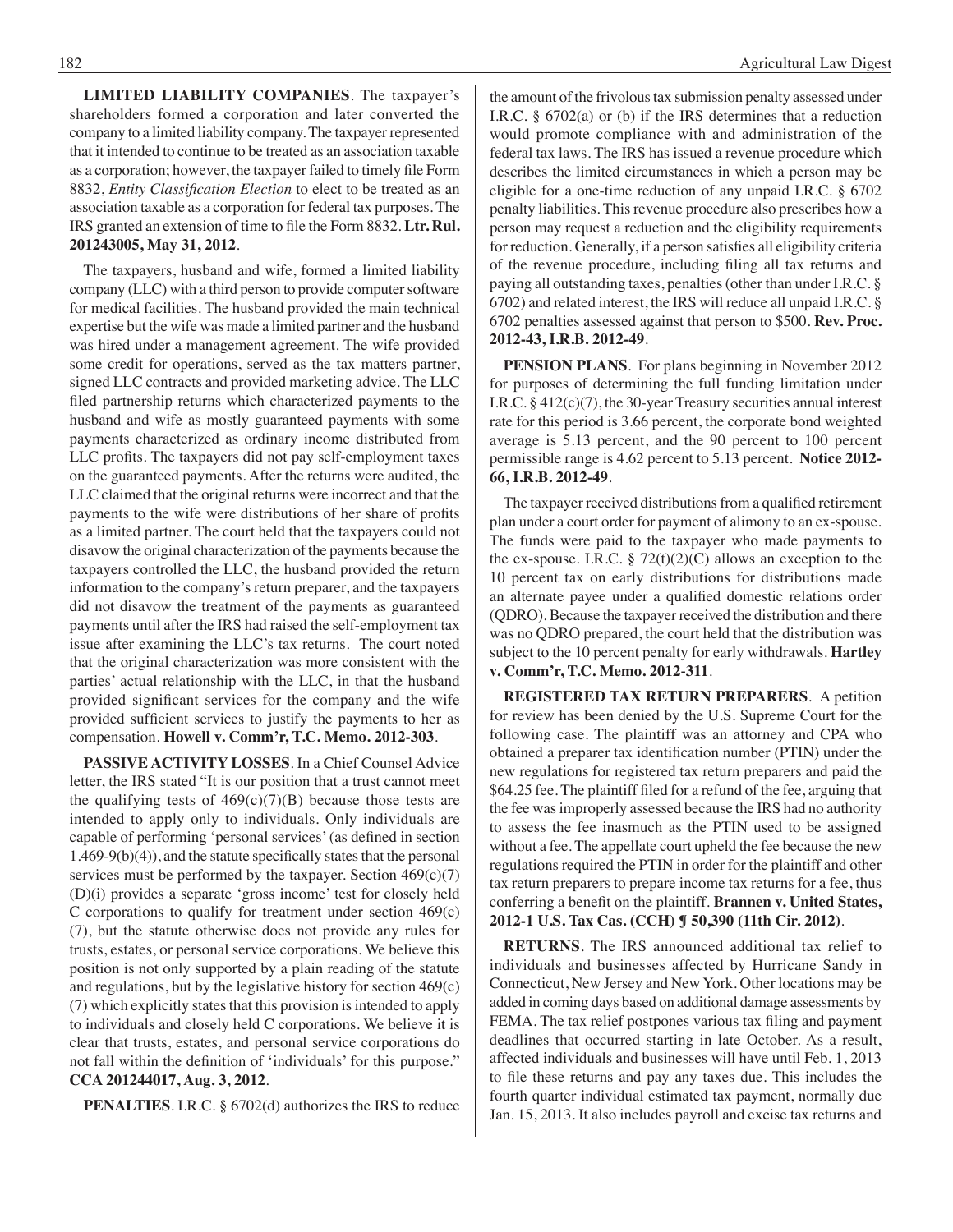accompanying payments for the third and fourth quarters, normally due on Oct. 31, 2012 and Jan. 31, 2013 respectively. It also applies to tax-exempt organizations required to file Form 990 series returns with an original or extended deadline falling during this period. The IRS will abate any interest, late-payment or late-filing penalty that would otherwise apply. The IRS automatically provides this relief to any taxpayer located in the disaster area and taxpayers need not contact the IRS to get this relief. Beyond the relief provided by law to taxpayers in the FEMA-designated counties, the IRS will work with any taxpayer who resides outside the disaster area but whose books, records or tax professionals are located in the areas affected by Hurricane Sandy. All workers assisting the relief activities in the covered disaster areas who are affiliated with a recognized government or philanthropic organization are eligible for relief. Taxpayers who live outside of the impacted area and think they may qualify for this relief need to contact the IRS at 866-562-5227. In addition, the IRS is waiving failure-to-deposit penalties for federal payroll and excise tax deposits normally due on or after the disaster area start date and before Nov. 26, if the deposits are made by Nov. 26, 2012. Details on available relief can be found on the disaster relief page on IRS.gov. **IR-2012-83**.

**TRAVEL EXPENSES**. In 2008, the taxpayer received wages from several companies from working at several locations around the country. The taxpayer claimed deductions for lodging, meals, incidentals and mileage expenses for employment-related travel. The taxpayer provided no written evidence to support the claimed expenses and could not provide any specific dates or purpose of the travel expenses. The taxpayer argued that the expenses could be determined under *Rev. Proc. 2007-63, 2007-2 C.B. 809*, and *Rev. Proc. 2008-59, 2008-2 C.B. 857*, which provide rules for using a per diem method to substantiate the amounts of lodging, meals, and incidental expenses paid or incurred away from the taxpayer's home. The court noted that those revenue procedures provide that the amount of travel expenses will be deemed substantiated for purposes of Treas. Reg. § 1.274-5, provided the employee substantiates the elements of time, place, and business purpose of the travel for that day. The court held that, because the taxpayer failed to substantiate the elements of time, place, and business purpose of the travel, the taxpayer was not allowed to use the per diem method to determine the deductions. **Harris v. Comm'r, T.C. Memo. 2012-312**.

**UNEMPLOYMENT BENEFITS**. In 2008, the taxpayer received wages from several companies and unemployment benefits. The taxpayer argued that the unemployment benefits were exempt from income tax. The court noted that a \$2,400 exclusion was available for unemployment benefits received in 2009 but no such exemption was available in 2008; therefore, the benefits had to be included in taxable income. **Harris v. Comm'r, T.C. Memo. 2012-312**.

**WAGES**. The taxpayer filed W-4 forms with the taxpayer's employer which claimed that the taxpayer was exempt from taxation. The employer withheld small amounts of income tax and the normal amount of social security and medicare tax and issued a Form W-2 to the taxpayer showing \$60,000 in wages and the withheld amounts. The taxpayer filed substitute Forms W-2 with the income tax returns which claimed no taxable income and sought a refund for all withheld amounts. The IRS made assessments based on substitute returns that it created. The taxpayer argued that I.R.C. § 61 makes no mention of the term wages; therefore, wages were not taxable income. The court dismissed this as a frivolous argument and upheld the tax assessments. **Nix v. Comm'r, T.C. Memo. 2012-304**.

**WORK OPPORTUNITY TAX CREDIT**. The IRS has announced that employers planning to claim an expanded tax credit for hiring certain veterans should act soon to receive thousands of dollars through the Work Opportunity Tax Credit, but only if the veteran begins work before the new year. Here are six key facts about the WOTC as expanded by VOW to Hire Heroes Act of 2011: (1) *Hiring Deadline*. Employers may be able to claim the expanded WOTC for qualified veterans who begin work on or after Nov. 22, 2011 but before Jan. 1, 2013. (2) *Maximum Credit*. The maximum tax credit is \$9,600 per worker for employers that operate for-profit businesses, or \$6,240 per worker for tax-exempt organizations. (3) *Credit Factors*. The amount of credit will depend on a number of factors, including the length of the veteran's unemployment before being hired, the number of hours the veteran works and the amount of the wages the veteran receives during the first-year of employment. (4) *Disabled Veterans*. Employers hiring veterans with service-related disabilities may be eligible for the maximum tax credit. (5) *State Certification*. Employers must file Form 8850, *Pre-Screening Notice and Certification Request for the Work Opportunity Credit*, with their state workforce agency. The form must be filed within 28 days after the qualified veteran starts work. (6) *E-file*. Some states accept Form 8850 electronically. Visit the IRS.gov website and enter 'WOTC' in the search field for forms and more details about the expanded tax credit for hiring veterans. **IRS Special Edition Tax Tip 2012-14**.

### **In the news**

**IRS WEB VIDEOS.** The IRS has added three new online videos:

*Online Payment Agreement* – A step-by-step guide to requesting an installment agreement online. http://www.irsvideos.gov/ Individual/PayingTaxes/OPA

*Lien Notice Withdrawal* – Benefits of and procedures for having a lien notice withdrawn. http://www.irsvideos.gov/Individual/ IRSLiens/LienNoticeWithdrawal

*Payment Alternatives When You Owe the IRS* – Webinar covering installment agreements, offers in compromise, temporary suspensions of collection and more. http://www.irsvideos.gov/ PaymentAlternatives/